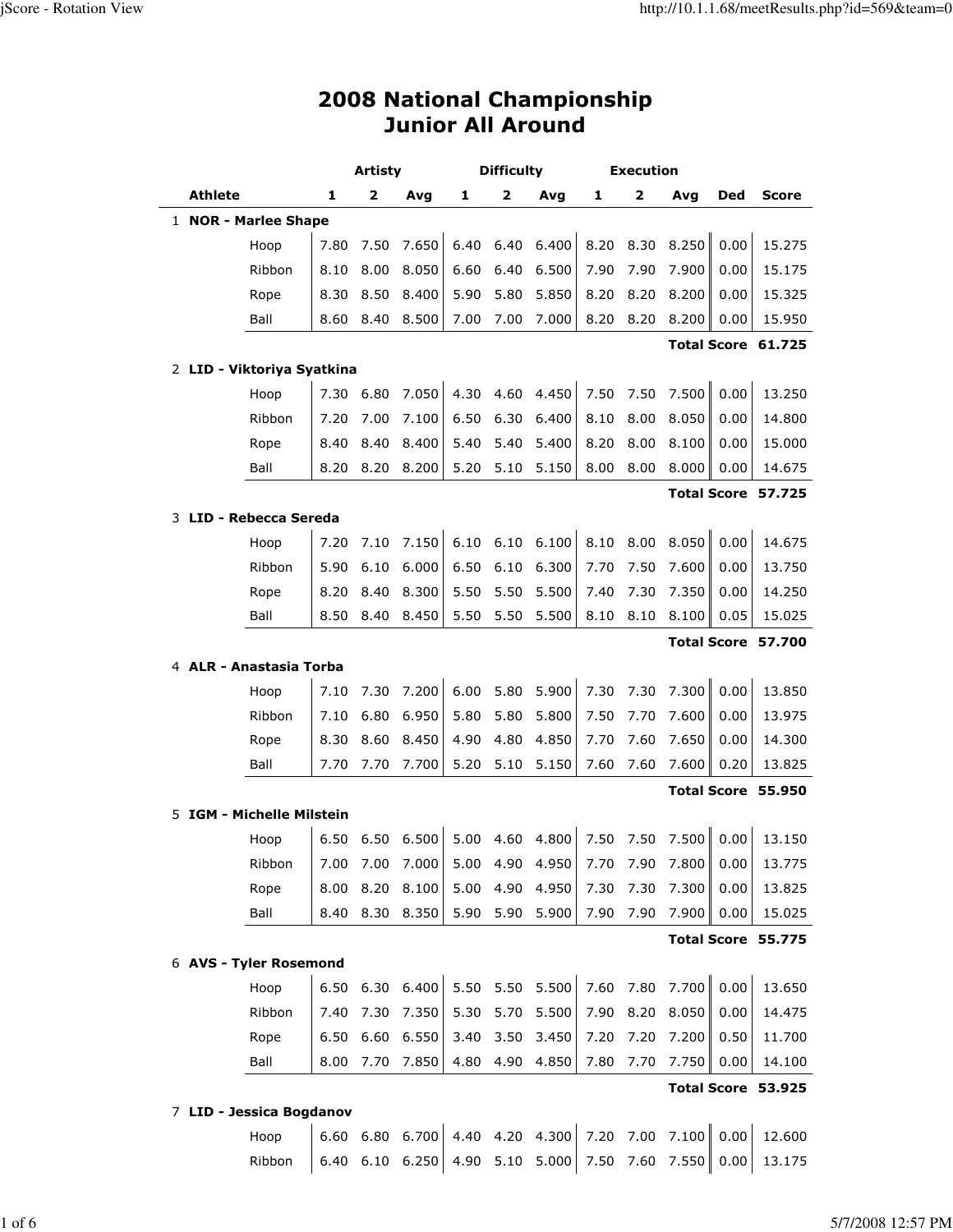|   | Rope                          | 8.10 | 8.20         | 8.150          | 4.40         | 4.40         | 4.400          | 7.90         | 7.90         | 7.900          | 0.00                  | 14.175                       |
|---|-------------------------------|------|--------------|----------------|--------------|--------------|----------------|--------------|--------------|----------------|-----------------------|------------------------------|
|   | Ball                          | 7.60 | 7.60         | 7.600          | 4.50         | 4.50         | 4.500          | 7.50         | 7.40         | 7.450          | 0.00                  | 13.500                       |
|   |                               |      |              |                |              |              |                |              |              |                |                       | Total Score 53.450           |
| 8 | <b>LID - Gabrielle Magid</b>  |      |              |                |              |              |                |              |              |                |                       |                              |
|   | Hoop                          | 6.90 | 7.00         | 6.950          | 5.50         | 5.20         | 5.350          | 7.50         | 7.30         | 7.400          | 0.00                  | 13.550                       |
|   | Ribbon                        | 5.00 | 4.70         | 4.850          | 4.70         | 4.10         | 4.400          | 6.30         | 6.20         | 6.250          | 0.20                  | 10.675                       |
|   | Rope                          | 8.10 | 7.80         | 7.950          | 5.10         | 4.90         | 5.000          | 8.00         | 7.90         | 7.950          | 0.00                  | 14.425                       |
|   | Ball                          | 8.00 | 8.00         | 8.000          | 6.00         | 6.00         | 6.000          | 7.80         | 7.70         | 7.750          | 0.00                  | 14.750                       |
|   |                               |      |              |                |              |              |                |              |              |                |                       | Total Score 53.400           |
| 9 | <b>NOR - Jazzy Kerber</b>     |      |              |                |              |              |                |              |              |                |                       |                              |
|   | Hoop                          | 7.20 | 6.70         | 6.950          | 3.90         | 4.10         | 4.000          | 7.60         | 7.40         | 7.500          | 0.00                  | 12.975                       |
|   | Ribbon                        | 6.70 | 6.30         | 6.500          | 3.40         | 3.90         | 3.650          | 7.50         | 7.30         | 7.400          | 0.00                  | 12.475                       |
|   | Rope                          | 7.60 | 7.70         | 7.650          | 4.70         | 4.80         | 4.750          | 7.70         | 7.60         | 7.650          | 0.00                  | 13.850                       |
|   | Ball                          | 8.20 | 8.20         | 8.200          | 4.50         | 4.50         | 4.500          | 7.60         | 7.60         | 7.600          | 0.05                  | 13.900                       |
|   |                               |      |              |                |              |              |                |              |              |                |                       | Total Score 53.200           |
|   | 10 HAG - Rebecca Daniels      |      |              |                |              |              |                |              |              |                |                       |                              |
|   | Hoop                          | 6.70 | 6.70         | 6.700          | 5.60         | 5.00         | 5.300          | 7.30         | 7.50         | 7.400          | 0.00                  | 13.400                       |
|   | Ribbon                        | 5.30 | 5.30         | 5.300          | 5.40         | 5.00         | 5.200          | 6.60         | 6.70         | 6.650          | 0.40                  | 11.500                       |
|   | Rope                          | 7.50 | 7.90         | 7.700          | 4.20         | 4.20         | 4.200          | 7.40         | 7.60         | 7.500          | 0.05                  | 13.400                       |
|   | Ball                          | 7.90 | 7.90         | 7.900          | 5.40         | 5.50         | 5.450          | 7.90         | 7.70         | 7.800          | 0.00                  | 14.475                       |
|   |                               |      |              |                |              |              |                |              |              |                |                       | Total Score 52.775           |
|   | 11 PRA - Polina Kozitskiy     |      |              |                |              |              |                |              |              |                |                       |                              |
|   | Hoop                          | 7.10 | 7.20         | 7.150          | 3.60         | 3.80         | 3.700          | 7.30         | 7.10         | 7.200          | 0.05                  | 12.575                       |
|   | Ribbon                        | 6.30 | 6.20         | 6.250          | 4.30         | 4.10         | 4.200          | 7.40         | 7.20         | 7.300          | 0.05                  | 12.475                       |
|   |                               |      |              | 8.100          | 5.00         | 5.00         | 5.000          | 7.70         | 7.70         | 7.700          | 0.00                  | 14.250                       |
|   | Rope                          | 8.00 | 8.20         |                |              |              |                |              |              |                |                       |                              |
|   | Ball                          | 6.20 | 6.20         | 6.200          | 4.70         | 4.70         | 4.700          | 7.40         | 7.60         | 7.500          | 0.00                  | 12.950                       |
|   |                               |      |              |                |              |              |                |              |              |                |                       | Total Score 52.250           |
|   | 12 TCR - Cindy Lu             | 6.60 |              |                |              | 4.80         |                |              |              |                | <b>ILL ST</b><br>0.00 |                              |
|   | Hoop                          | 6.50 | 6.60         | 6.600          | 5.20         |              | 5.000          | 6.80         | 6.70         | 6.750          |                       | 12.550                       |
|   | Ribbon                        | 7.30 | 6.20         | 6.350          | 4.90         | 5.00         | 4.950          | 7.50         | 7.40         | 7.450<br>7.100 | 0.00                  | 13.100                       |
|   | Rope<br>Ball                  | 7.50 | 6.90<br>7.50 | 7.100<br>7.500 | 3.90<br>4.90 | 3.90<br>4.90 | 3.900<br>4.900 | 7.20<br>7.90 | 7.00<br>7.70 | 7.800          | 0.05<br>0.00          | 12.550                       |
|   |                               |      |              |                |              |              |                |              |              |                |                       | 14.000<br>Total Score 52.200 |
|   | 13 CAR - Katherine Scarnechia |      |              |                |              |              |                |              |              |                |                       |                              |
|   | Hoop                          |      | 6.70 6.80    | 6.750          | 4.40         |              | 4.30 4.350     | 7.10         | 7.00         | 7.050          | 0.05                  | 12.550                       |
|   | Ribbon                        | 5.60 | 5.50         | 5.550          | 4.30         | 4.60         | 4.450          | 7.60         | 7.70         | 7.650          | 0.00                  | 12.650                       |
|   | Rope                          | 6.50 | 6.20         | 6.350          | 4.90         | 4.80         | 4.850          | 7.70         | 7.60         | 7.650          | 0.00                  | 13.250                       |
|   | Ball                          | 7.00 | 7.00         | 7.000          | 5.30         | 5.30         | 5.300          | 7.60         | 7.50         | 7.550          | 0.00                  | 13.700                       |
|   |                               |      |              |                |              |              |                |              |              |                |                       | Total Score 52.150           |
|   | 14 MAG - Meghan Lalor         |      |              |                |              |              |                |              |              |                |                       |                              |
|   | Hoop                          | 5.60 | 5.20         | 5.400          | 5.50         | 5.20         | 5.350          | 7.00         | 7.00         | 7.000          | 0.00                  | 12.375                       |
|   | Ribbon                        | 5.60 | 5.20         | 5.400          | 4.50         | 4.70         | 4.600          | 7.30         | 7.20         | 7.250          | 0.00                  | 12.250                       |
|   | Rope                          | 7.00 | 7.30         | 7.150          | 4.20         | 4.10         | 4.150          | 7.50         | 7.60         | 7.550          | 0.00                  | 13.200                       |

Total Score 51.300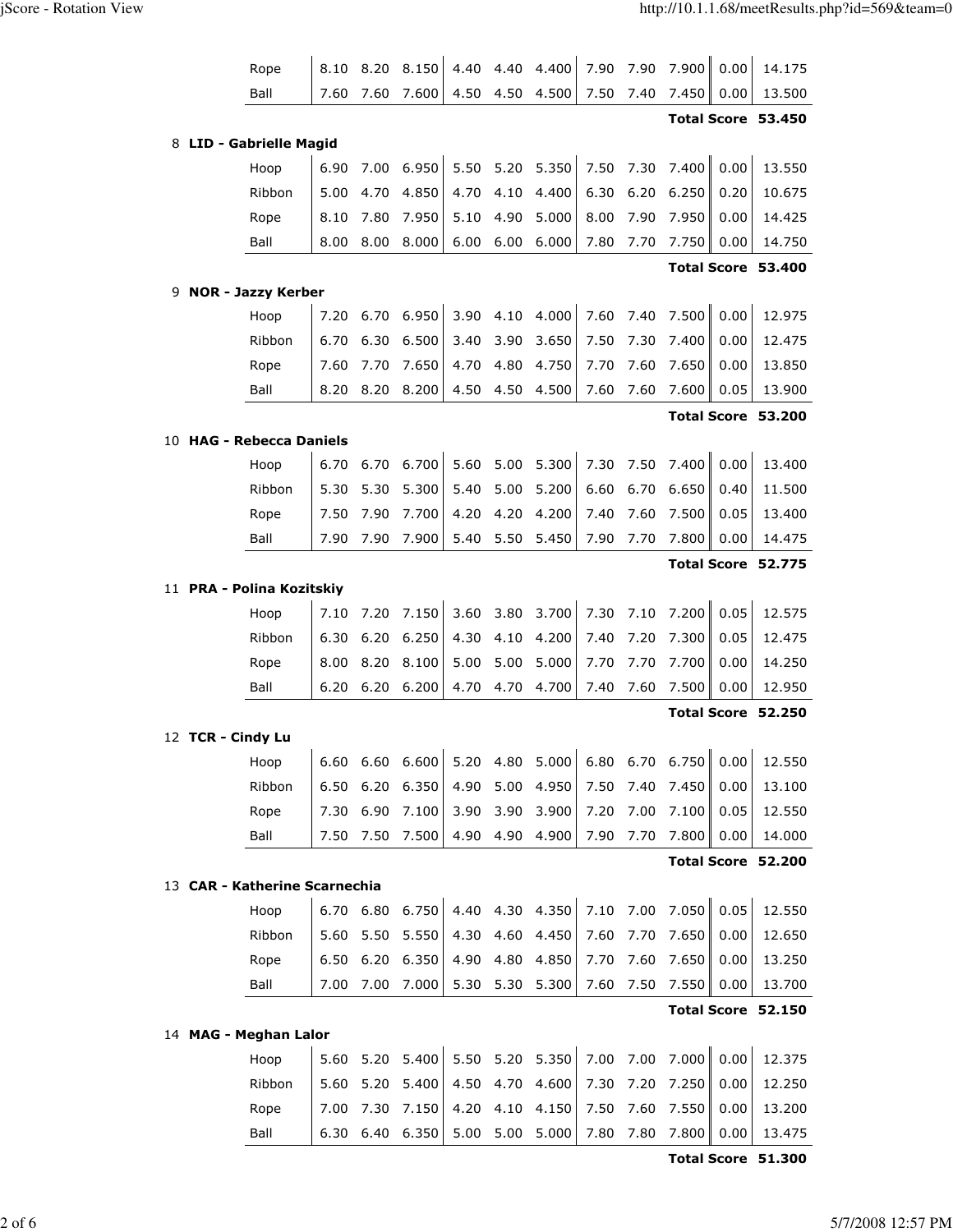|  |  |  | 15 HAG - Aliya Protto |
|--|--|--|-----------------------|
|--|--|--|-----------------------|

| 15 HAG - Aliya Protto    |      |      |                 |      |      |                 |      |      |                 |      |                    |
|--------------------------|------|------|-----------------|------|------|-----------------|------|------|-----------------|------|--------------------|
| Hoop                     | 5.70 | 5.70 | 5.700           | 3.90 | 3.50 | 3.700           | 7.70 | 7.50 | 7.600           | 0.05 | 12.250             |
| Ribbon                   | 6.00 | 5.80 | 5.900           | 3.90 | 4.00 | 3.950           | 7.80 | 7.80 | 7.800           | 0.30 | 12.425             |
| Rope                     | 6.00 | 5.90 | 5.950           | 3.50 | 3.50 | 3.500           | 7.60 | 7.50 | 7.550           | 0.00 | 12.275             |
| Ball                     | 7.30 | 7.30 | 7.300           | 5.20 | 5.10 | 5.150           | 7.80 | 7.70 | 7.750           | 0.00 | 13.975             |
|                          |      |      |                 |      |      |                 |      |      |                 |      | Total Score 50.925 |
| 16 LID - Olga Pavlenko   |      |      |                 |      |      |                 |      |      |                 |      |                    |
| Hoop                     | 6.20 | 6.10 | 6.150           | 4.50 | 4.60 | 4.550           | 7.40 | 7.60 | 7.500           | 0.00 | 12.850             |
| Ribbon                   | 4.70 | 4.70 | 4.700           | 4.50 | 4.20 | 4.350           | 6.90 | 6.80 | 6.850           | 0.00 | 11.375             |
| Rope                     | 7.60 | 7.90 | 7.750           | 3.30 | 3.00 | 3.150           | 7.40 | 7.40 | 7.400           | 0.00 | 12.850             |
| Ball                     | 7.80 | 7.80 | 7.800           | 4.50 | 4.10 | 4.300           | 7.50 | 7.30 | 7.400           | 0.00 | 13.450             |
|                          |      |      |                 |      |      |                 |      |      |                 |      | Total Score 50.525 |
| 17 AVS - Lyrica Okano    |      |      |                 |      |      |                 |      |      |                 |      |                    |
| Hoop                     | 6.10 | 5.90 | 6.000           | 3.40 | 3.50 | 3.450           | 7.40 | 7.20 | 7.300           | 0.00 | 12.025             |
| Ribbon                   | 6.30 | 6.20 | 6.250           | 4.10 | 4.20 | 4.150           | 7.00 | 7.00 | 7.000           | 0.00 | 12.200             |
| Rope                     | 7.80 | 8.10 | 7.950           | 2.60 | 2.40 | 2.500           | 7.40 | 7.30 | 7.350           | 0.00 | 12.575             |
| Ball                     | 7.40 | 7.20 | 7.300           | 4.10 | 4.10 | 4.100           | 7.50 | 7.50 | 7.500           | 0.00 | 13.200             |
|                          |      |      |                 |      |      |                 |      |      |                 |      | Total Score 50.000 |
| 18 FCR - Sharon Dassouli |      |      |                 |      |      |                 |      |      |                 |      |                    |
| Hoop                     | 5.70 | 5.70 | 5.700           | 4.90 | 4.90 | 4.900           | 7.00 | 7.00 | 7.000           | 0.10 | 12.200             |
| Ribbon                   | 6.00 | 6.10 | 6.050           | 5.00 | 4.90 | 4.950           | 7.00 | 7.00 | 7.000           | 0.05 | 12.450             |
| Rope                     | 7.80 | 7.50 | 7.650           | 3.80 | 3.60 | 3.700           | 7.00 | 6.80 | 6.900           | 0.05 | 12.525             |
| Ball                     | 7.80 | 7.90 | 7.850           | 3.30 | 3.30 | 3.300           | 7.10 | 7.20 | 7.150           | 0.00 | 12.725             |
|                          |      |      |                 |      |      |                 |      |      |                 |      | Total Score 49.900 |
| 19 AVS - Alexis Page     |      |      |                 |      |      |                 |      |      |                 |      |                    |
| Hoop                     | 5.60 | 5.90 | 5.750           | 3.20 | 3.70 | 3.450           | 7.40 | 7.40 | 7.400           | 0.00 | 12.000             |
| Ribbon                   | 5.60 | 5.20 | 5.400           | 3.20 | 3.60 | 3.400           | 7.20 | 7.20 | 7.200           | 0.00 | 11.600             |
| Rope                     | 6.70 | 7.10 | 6.900           | 3.90 | 3.80 | 3.850           | 7.40 | 7.30 | 7.350           | 0.00 | 12.725             |
| Ball                     |      |      | 8.00 8.30 8.150 |      |      | 3.70 3.70 3.700 |      |      | 7.60 7.40 7.500 | 0.00 | 13.425             |
|                          |      |      |                 |      |      |                 |      |      |                 |      | Total Score 49.750 |
| 20 KAG - Amanda Tran     |      |      |                 |      |      |                 |      |      |                 |      |                    |
| Hoop                     | 6.10 | 5.60 | 5.850           | 4.50 | 4.40 | 4.450           | 6.60 | 6.70 | 6.650           | 0.20 | 11.600             |
| Ribbon                   | 5.50 | 5.30 | 5.400           | 4.30 | 4.50 | 4.400           | 7.20 | 7.00 | 7.100           | 0.00 | 12.000             |
| Rope                     | 7.10 | 7.10 | 7.100           | 3.60 | 3.60 | 3.600           | 7.00 | 7.00 | 7.000           | 0.00 | 12.350             |
| Ball                     | 7.80 | 7.70 | 7.750           | 4.20 | 4.20 | 4.200           | 7.30 | 7.20 | 7.250           | 0.05 | 13.175             |
|                          |      |      |                 |      |      |                 |      |      |                 |      | Total Score 49.125 |
| 21 CAR - Megan Kincaid   |      |      |                 |      |      |                 |      |      |                 |      |                    |
| Hoop                     | 5.10 | 5.30 | 5.200           | 3.50 | 3.20 | 3.350           | 7.40 | 7.10 | 7.250           | 0.00 | 11.525             |
| Ribbon                   | 4.80 | 5.00 | 4.900           | 3.60 | 3.40 | 3.500           | 7.60 | 7.50 | 7.550           | 0.00 | 11.750             |
| Rope                     | 6.70 | 6.40 | 6.550           | 3.00 | 2.80 | 2.900           | 7.40 | 7.20 | 7.300           | 0.05 | 11.975             |
| Ball                     | 7.10 | 7.10 | 7.100           | 4.60 | 4.60 | 4.600           | 8.00 | 7.80 | 7.900           | 0.00 | 13.750             |
|                          |      |      |                 |      |      |                 |      |      |                 |      | Total Score 49.000 |
| 22 NOR - Nina Galoustian |      |      |                 |      |      |                 |      |      |                 |      |                    |

 Hoop 6.30 6.10 6.200 4.10 4.10 4.100 7.10 7.10 7.100 0.00 12.250 Ribbon 6.80 6.20 6.500 3.60 3.90 3.750 7.20 7.00 7.100 0.00 12.225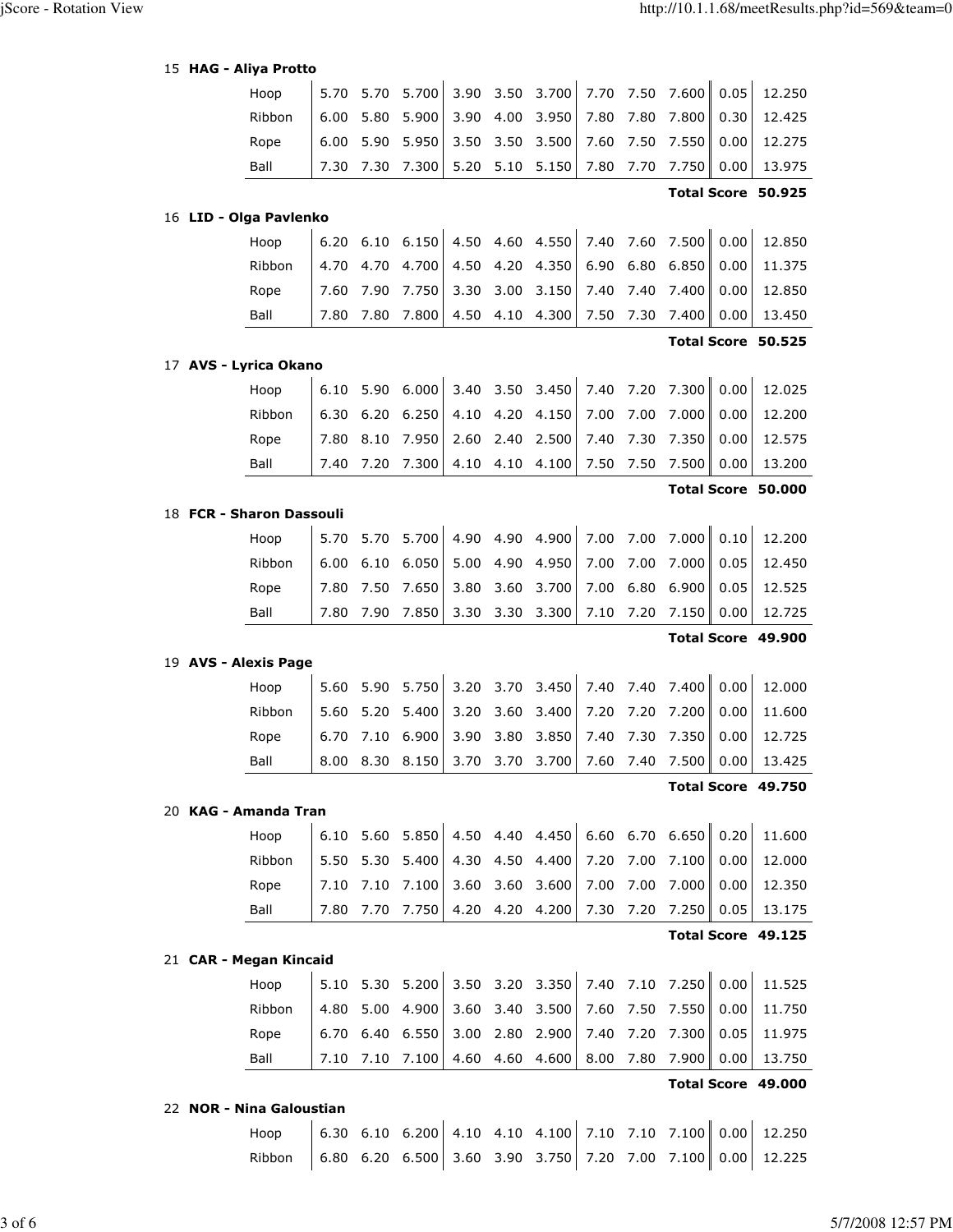| Rope                       | 7.20         | 7.20         | 7.200          | 4.00         | 3.60         | 3.800          | 7.40         | 7.30         | 7.350          | 0.00         | 12.850             |
|----------------------------|--------------|--------------|----------------|--------------|--------------|----------------|--------------|--------------|----------------|--------------|--------------------|
| Ball                       | 5.70         | 5.70         | 5.700          | 3.20         | 3.10         | 3.150          | 7.00         | 7.10         | 7.050          | 0.00         | 11.475             |
|                            |              |              |                |              |              |                |              |              |                |              | Total Score 48.800 |
| 23 NWR - Julia Garbuz      |              |              |                |              |              |                |              |              |                |              |                    |
| Hoop                       | 4.80         | 5.40         | 5.100          | 3.20         | 3.50         | 3.350          | 7.00         | 7.30         | 7.150          | 0.00         | 11.375             |
| Ribbon                     | 5.90         | 5.80         | 5.850          | 4.70         | 4.50         | 4.600          | 7.40         | 7.40         | 7.400          | 0.00         | 12.625             |
| Rope                       | 7.00         | 7.10         | 7.050          | 3.50         | 3.50         | 3.500          | 7.20         | 7.00         | 7.100          | 0.00         | 12.375             |
| Ball                       | 5.60         | 5.70         | 5.650          | 3.90         | 3.60         | 3.750          | 7.70         | 7.70         | 7.700          | 0.00         | 12.400             |
|                            |              |              |                |              |              |                |              |              |                |              | Total Score 48.775 |
| 24 ECG - Aria Rodli        |              |              |                |              |              |                |              |              |                |              |                    |
| Hoop                       | 5.20         | 4.90         | 5.050          | 3.20         | 3.00         | 3.100          | 7.20         | 7.30         | 7.250          | 0.00         | 11.325             |
| Ribbon                     | 6.40         | 6.20         | 6.300          | 3.20         | 3.60         | 3.400          | 7.00         | 7.10         | 7.050          | 0.00         | 11.900             |
| Rope                       | 7.30         | 6.90         | 7.100          | 3.20         | 3.40         | 3.300          | 7.40         | 7.30         | 7.350          | 0.00         | 12.550             |
| Ball                       | 7.50         | 7.40         | 7.450          | 3.80         | 3.80         | 3.800          | 7.00         | 7.30         | 7.150          | 0.00         | 12.775             |
|                            |              |              |                |              |              |                |              |              |                |              | Total Score 48.550 |
| 25 NWR - Daniella Romashin |              |              |                |              |              |                |              |              |                |              |                    |
| Hoop                       | 6.30         | 6.00         | 6.150          | 4.40         | 4.20         | 4.300          | 7.20         | 7.20         | 7.200          | 0.00         | 12.425             |
| Ribbon                     | 5.10         | 4.90         | 5.000          | 4.00         | 4.10         | 4.050          | 7.00         | 7.20         | 7.100          | 0.00         | 11.625             |
| Rope                       | 7.10         | 6.80         | 6.950          | 3.20         | 3.50         | 3.350          | 6.80         | 7.00         | 6.900          | 0.00         | 12.050             |
| Ball                       | 6.30         | 5.90         | 6.100          | 4.10         | 4.10         | 4.100          | 7.20         | 7.20         | 7.200          | 0.00         | 12.300             |
|                            |              |              |                |              |              |                |              |              |                |              | Total Score 48.400 |
| 26 RAM - Amanda Heinemann  |              |              |                |              |              |                |              |              |                |              |                    |
|                            |              |              |                |              |              |                |              |              |                |              |                    |
| Hoop                       | 6.00         | 5.90         | 5.950          | 4.20         | 3.60         | 3.900          | 6.60         | 6.80         | 6.700          | 0.00         | 11.625             |
| Ribbon                     | 5.90         | 5.40         | 5.650          | 4.30         | 4.10         | 4.200          | 6.80         | 6.80         | 6.800          | 0.00         | 11.725             |
| Rope                       | 7.00         | 6.80         | 6.900          | 3.80         | 3.70         | 3.750          | 6.90         | 6.90         | 6.900          | 0.00         | 12.225             |
| Ball                       | 6.70         | 6.90         | 6.800          | 4.20         | 4.20         | 4.200          | 7.10         | 7.10         | 7.100          | 0.00         | 12.600             |
|                            |              |              |                |              |              |                |              |              |                |              | Total Score 48.175 |
| 27 KAG - Megan Frohlich    |              |              |                |              |              | $\mathbf{I}$   |              |              |                | $\mathbf{H}$ |                    |
| Hoop                       | 4.60         | 5.20         | 4.900          | 2.80         | 3.30         | 3.050          |              | 6.80 6.50    | 6.650          | 0.05         | 10.575             |
| Ribbon                     | 5.80         | 5.40         | 5.600          | 3.60         | 3.70         | 3.650          | 7.30         | 7.20         | 7.250          | 0.05         | 11.825             |
| Rope                       | 7.00         | 7.20         | 7.100          | 3.50         | 3.50         | 3.500          | 7.40         | 7.30         | 7.350          | 0.00         | 12.650             |
| Ball                       | 6.40         | 6.30         | 6.350          | 3.40         | 3.40         | 3.400          | 6.90         | 7.00         | 6.950          | 0.00         | 11.825             |
|                            |              |              |                |              |              |                |              |              |                |              | Total Score 46.875 |
| 28 AVS - Diana Kim         |              |              |                |              |              |                |              |              |                |              |                    |
| Hoop                       | 5.10         | 5.00         | 5.050          | 3.00         | 2.70         | 2.850          | 7.10         | 6.80         | 6.950          | 0.20         | 10.700             |
| Ribbon                     | 5.60         | 5.30         | 5.450          | 3.30         | 3.20         | 3.250          | 6.50         | 6.50         | 6.500          | 0.00         | 10.850             |
| Rope                       | 7.30         | 7.00         | 7.150          | 3.20         | 3.20         | 3.200          | 7.40         | 7.20         | 7.300          | 0.00         | 12.475             |
| Ball                       | 7.20         | 7.10         | 7.150          | 4.30         | 4.30         | 4.300          | 6.40         | 6.40         | 6.400          | 0.00         | 12.125             |
|                            |              |              |                |              |              |                |              |              |                |              | Total Score 46.150 |
| 29 AVS - Azusa Cho         |              |              |                |              |              |                |              |              |                |              |                    |
| Hoop                       | 5.60         | 5.90         | 5.750          | 2.00         | 2.00         | 2.000          | 6.70         | 6.50         | 6.600          | 0.00         | 10.475             |
| Ribbon                     | 5.00         | 4.80         | 4.900          | 3.30         | 3.60         | 3.450          | 6.70         | 6.70         | 6.700          | 0.00         | 10.875             |
| Rope<br>Ball               | 6.70<br>7.50 | 6.70<br>7.50 | 6.700<br>7.500 | 3.70<br>3.20 | 3.50<br>3.30 | 3.600<br>3.250 | 7.10<br>7.20 | 7.00<br>7.20 | 7.050<br>7.200 | 0.00<br>0.00 | 12.200<br>12.575   |

Total Score 46.125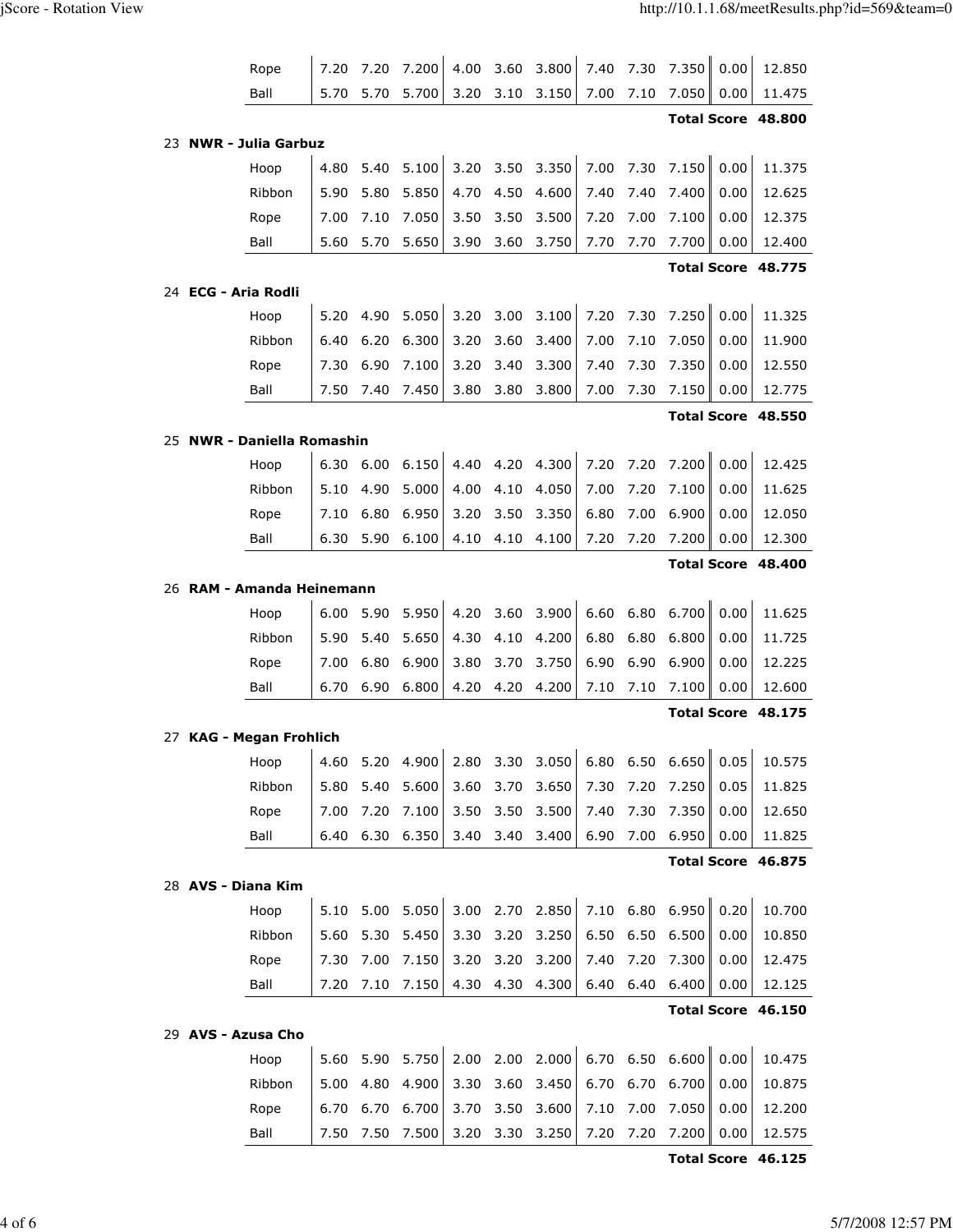| 30 <b>AVS - Martha DeMarco</b> |  |  |  |  |
|--------------------------------|--|--|--|--|
|--------------------------------|--|--|--|--|

| Hoop                              | 5.50 | 5.10 | 5.300                                                | 2.30 | 2.30      | 2.300           | 7.20      | 7.00      | 7.100           | 0.00 | 10.900             |
|-----------------------------------|------|------|------------------------------------------------------|------|-----------|-----------------|-----------|-----------|-----------------|------|--------------------|
| Ribbon                            | 4.90 | 4.60 | 4.750                                                | 3.50 | 4.10      | 3.800           | 7.30      | 7.00      | 7.150           | 0.00 | 11.425             |
| Rope                              | 7.20 | 7.10 | 7.150                                                | 2.60 | 2.60      | 2.600           | 7.00      | 6.90      | 6.950           | 0.00 | 11.825             |
| Ball                              | 7.00 | 7.00 | 7.000                                                | 3.00 | 2.70      | 2.850           | 7.10      | 6.90      | 7.000           | 0.40 | 11.525             |
|                                   |      |      |                                                      |      |           |                 |           |           |                 |      | Total Score 45.675 |
| 31 CAR - Natalie Gaghinjian       |      |      |                                                      |      |           |                 |           |           |                 |      |                    |
| Hoop                              | 5.70 | 5.20 | 5.450                                                | 2.70 | 2.60      | 2.650           | 7.00      | 6.80      | 6.900           | 0.00 | 10.950             |
| Ribbon                            | 5.50 | 5.30 | 5.400                                                | 3.10 | 3.10      | 3.100           | 6.90      | 6.80      | 6.850           | 0.20 | 10.900             |
| Rope                              | 5.20 | 5.20 | 5.200                                                | 3.00 | 2.70      | 2.850           | 7.20      | 6.90      | 7.050           | 0.00 | 11.075             |
| Ball                              | 6.90 | 7.30 | 7.100                                                | 3.50 | 3.50      | 3.500           | 7.30      | 7.10      | 7.200           | 0.00 | 12.500             |
|                                   |      |      |                                                      |      |           |                 |           |           |                 |      | Total Score 45.425 |
| 32 FCR - Madysen Felber           |      |      |                                                      |      |           |                 |           |           |                 |      |                    |
| Hoop                              | 4.20 | 4.30 | 4.250                                                | 3.40 | 2.90      | 3.150           | 7.10      | 7.00      | 7.050           | 0.00 | 10.750             |
| Ribbon                            | 5.90 | 6.00 | 5.950                                                | 3.60 | 3.50      | 3.550           | 7.30      | 7.00      | 7.150           | 0.00 | 11.900             |
| Rope                              | 5.10 | 5.00 | 5.050                                                | 2.40 | 2.40      | 2.400           | 7.10      | 7.00      | 7.050           | 0.00 | 10.775             |
| Ball                              | 5.80 | 5.80 | 5.800                                                | 2.50 | 2.50      | 2.500           | 7.10      | 7.20      | 7.150           | 0.00 | 11.300             |
|                                   |      |      |                                                      |      |           |                 |           |           |                 |      | Total Score 44.725 |
| 33 ESC - Veronica Peterson        |      |      |                                                      |      |           |                 |           |           |                 |      |                    |
| Hoop                              | 5.10 | 5.30 | 5.200                                                | 3.30 | 3.30      | 3.300           | 6.70      | 6.50      | 6.600           | 0.00 | 10.850             |
| Ribbon                            | 5.50 | 5.30 | 5.400                                                | 2.90 | 2.90      | 2.900           | 6.60      | 6.60      | 6.600           | 0.05 | 10.700             |
| Rope                              | 7.00 | 7.10 | 7.050                                                | 2.40 | 2.30      | 2.350           | 6.30      | 6.50      | 6.400           | 0.00 | 11.100             |
| Ball                              | 6.90 | 7.00 | 6.950                                                | 2.60 | 2.70      | 2.650           | 6.80      | 6.80      | 6.800           | 0.00 | 11.600             |
|                                   |      |      |                                                      |      |           |                 |           |           |                 |      | Total Score 44.250 |
| 34 RAH - Monica Michelle Moreleon |      |      |                                                      |      |           |                 |           |           |                 |      |                    |
| Hoop                              | 5.60 | 5.70 | 5.650                                                | 4.10 | 3.90      | 4.000           | 6.30 6.60 |           | 6.450           | 0.00 | 11.275             |
| Ribbon                            | 5.60 | 5.10 | 5.350                                                | 3.50 | 3.70      | 3.600           | 6.50      | 6.80      | 6.650           | 0.05 | 11.075             |
| Rope                              | 5.50 | 5.60 | 5.550                                                | 2.90 | 2.90      | 2.900           | 6.50      | 6.50      | 6.500           | 0.00 | 10.725             |
| Ball                              | 5.10 | 5.40 | 5.250                                                | 2.40 | 2.40      | 2.400           | 6.80      | 6.80      | 6.800           | 0.00 | 10.625             |
|                                   |      |      |                                                      |      |           |                 |           |           |                 |      | Total Score 43.700 |
| 35 EVR - Alexis Moore             |      |      |                                                      |      |           |                 |           |           |                 |      |                    |
| Hoop                              | 5.70 | 5.60 | 5.650                                                |      |           | 3.40 3.00 3.200 |           |           | 6.10 6.20 6.150 | 0.00 | 10.575             |
| Ribbon                            | 4.40 | 4.40 | 4.400                                                | 3.20 | 3.30      | 3.250           | 6.40      | 6.50      | 6.450           | 0.00 | 10.275             |
| Rope                              | 6.20 | 6.30 | 6.250                                                | 2.50 | 2.80      | 2.650           | 6.10      | 5.90      | 6.000           | 0.00 | 10.450             |
| Ball                              | 6.90 | 7.20 | 7.050                                                | 2.70 | 2.70      | 2.700           | 6.40      | 6.50      | 6.450           | 0.05 | 11.275             |
|                                   |      |      |                                                      |      |           |                 |           |           |                 |      | Total Score 42.575 |
| 36 TBR - Ivana Benson             |      |      |                                                      |      |           |                 |           |           |                 |      |                    |
| Hoop                              | 5.00 | 4.80 | 4.900                                                |      | 2.60 3.10 | 2.850           |           | 6.50 6.80 | 6.650           | 0.00 | 10.525             |
| Ribbon                            | 4.60 | 4.20 | 4.400                                                | 2.80 | 3.00      | 2.900           | 6.70      | 7.00      | 6.850           | 0.00 | 10.500             |
| Rope                              | 4.80 | 4.50 | 4.650                                                | 2.60 | 2.50      | 2.550           | 6.60      | 6.40      | 6.500           | 0.00 | 10.100             |
| Ball                              | 5.20 | 5.50 | 5.350                                                | 2.10 | 2.10      | 2.100           | 7.10      | 6.90      | 7.000           | 0.00 | 10.725             |
|                                   |      |      |                                                      |      |           |                 |           |           |                 |      | Total Score 41.850 |
| 37 EUR - MaCall Manor             |      |      |                                                      |      |           |                 |           |           |                 |      |                    |
| Hoop                              |      |      | 5.80 5.40 5.600 3.00 2.60 2.800 6.10 6.10 6.100 0.00 |      |           |                 |           |           |                 |      | 10.300             |

Ribbon 5.10 4.70 4.900 1.80 2.00 1.900 6.10 6.20 6.150 0.05 9.500